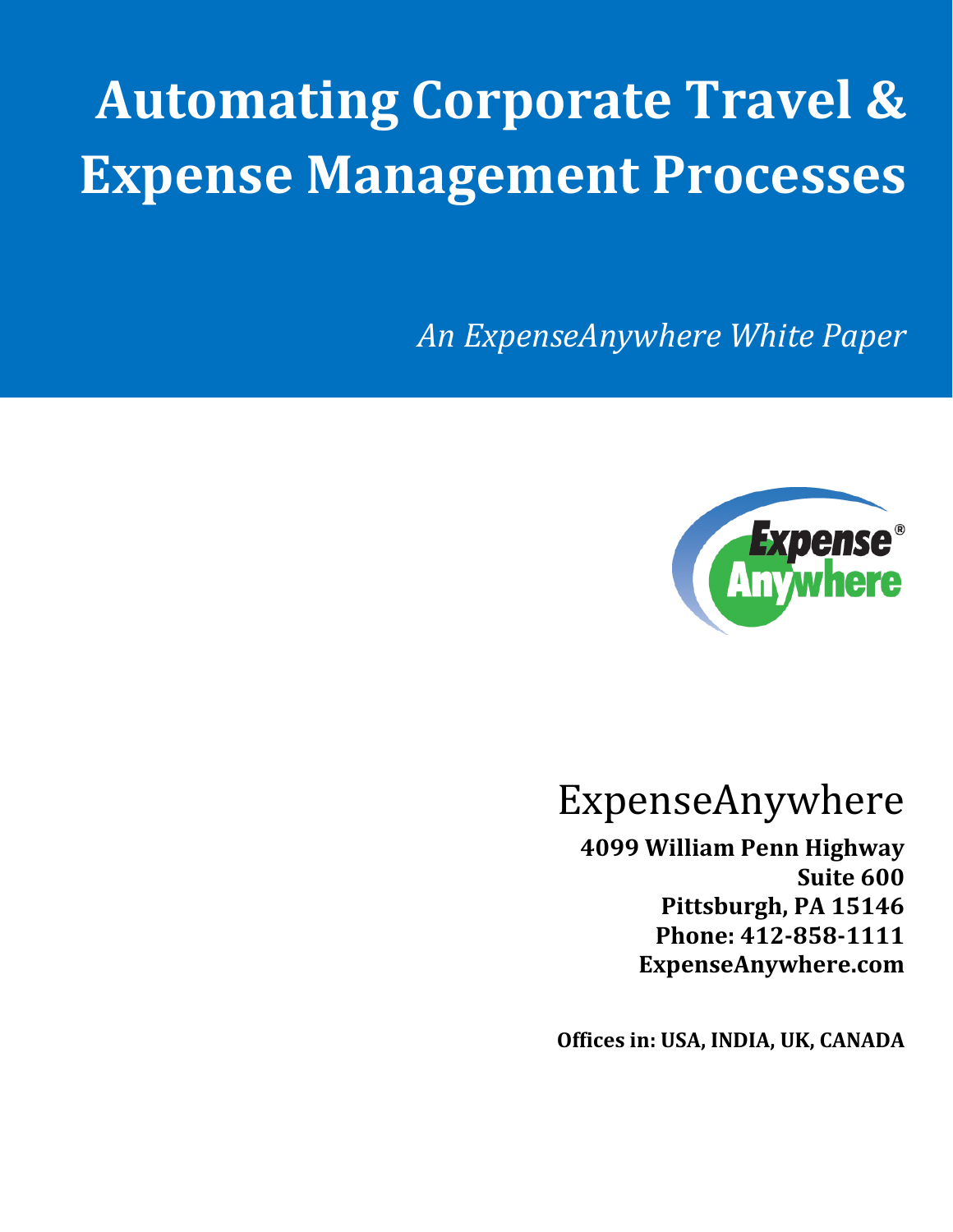#### **Contents**

| "Dreaded Expense Reports  They Seem to be Painful for Everyone Involved" 3 |  |
|----------------------------------------------------------------------------|--|
|                                                                            |  |
|                                                                            |  |
|                                                                            |  |
|                                                                            |  |
|                                                                            |  |
|                                                                            |  |
|                                                                            |  |
|                                                                            |  |
|                                                                            |  |
|                                                                            |  |
|                                                                            |  |
|                                                                            |  |
|                                                                            |  |
|                                                                            |  |
|                                                                            |  |
|                                                                            |  |
|                                                                            |  |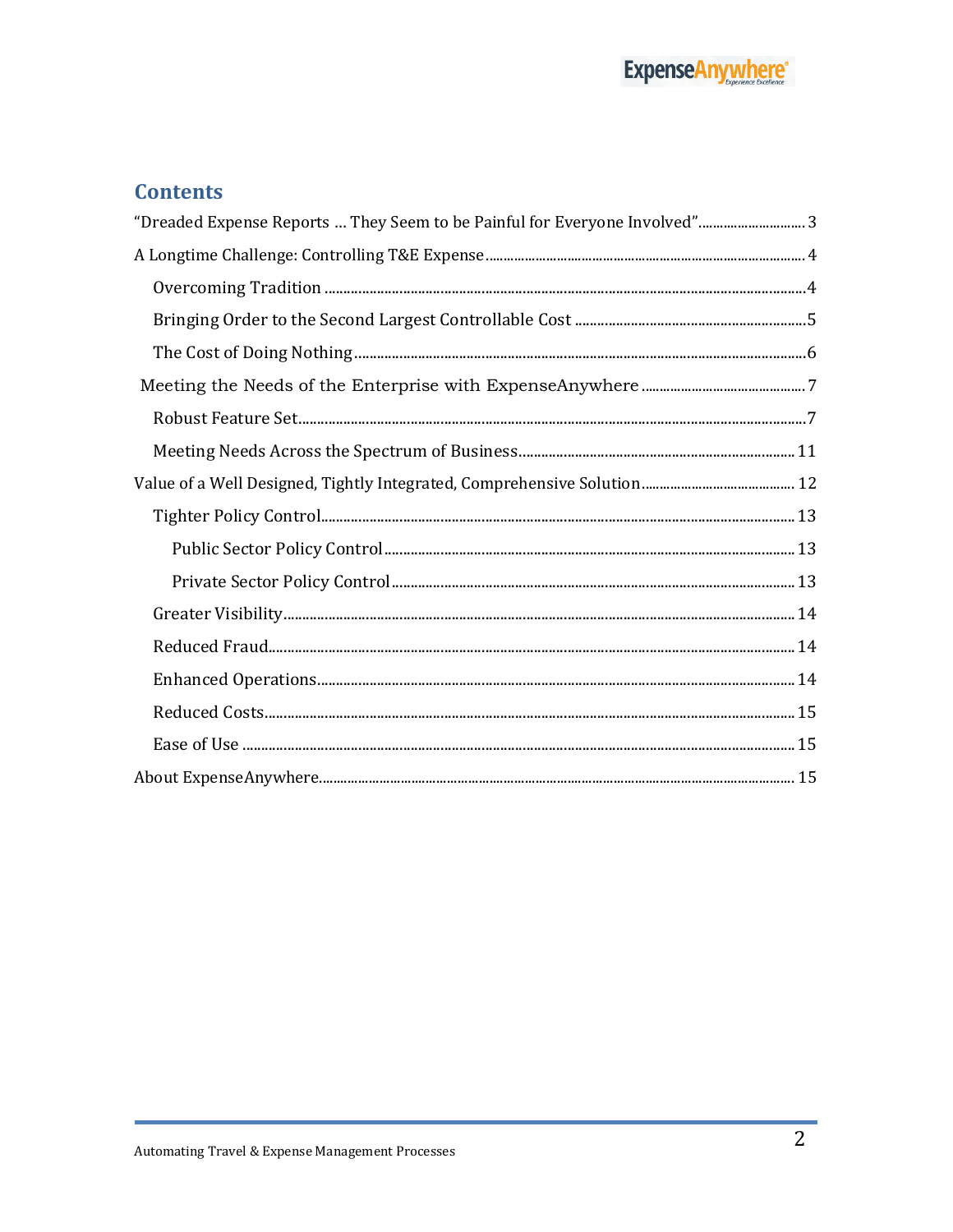### <span id="page-2-0"></span>**"Dreaded Expense Reports … They Seem to be Painful for Everyone Involved"**

It's safe to say that in general *nobody* likes to submit an expense report. Market research is rampant with stories about fraud on expense reports which adds yet another headache for managers responsible for approving reports, as well as those trying to track and control expenses. To get a sense for how traditional expense account reporting is viewed, here's a sampling of what others are saying:

- "The dreaded expense reports. Employees hate preparing them. Companies hate reviewing them. They seem to be painful for everyone involved, yet companies can't get away from them all together."
	- Fraud Files Forensic Accounting Blog<sup>1</sup>
- "People in general are overwhelmed by the clerical responsibilities in their life, and that includes expense reports. The irony is that when we are on expense accounts, we tend to buy and spend much more because we think of it as someone else's money, and that only increases the number of transactions we have to eventually account for."
	- Gary Belsky, co-author of the book *Why Smart People Make*
	- *Big Money Mistakes – and How To Correct Them<sup>2</sup>*
- "The approval of an expense report is another burden that is placed upon managers and without proper policy or training, the path of least resistance is to simply approve the report and move on to other competing needs of the organization."
	- Michael N. Kahaian and Raymond A. Roth, III Stout|Risius|Ross<sup>3</sup>
- "Manual entry of expenses remains standard, even in companies that have automated reporting solutions in place. This manual entry situation is a reality for 80 percent of surveyed companies, where T&E data is entered after the event or trip by employees." - Forrester Consulting<sup>4</sup>
- "Applying statistics on fraud losses and expense reimbursement fraud losses to the current T&E spending, it is estimated that over \$1 billion is lost each year to fraudulent expense reimbursement."
	- JP Morgan<sup>5</sup>

 $\overline{a}$ 

<sup>1</sup> "Expense Report Abuse: Much Ado About Nothing" by Tracy Coenen, Fraud Files Forensic Accounting Blog <sup>2</sup> *Why Smart People Make Big Money Mistakes – and How To Correct Them* by Gary Belsky and Thomas Gilovich, Simon & Schuster, 1999

<sup>3</sup> "The Impact of Expense Reimbursement Fraud" by Michael N. Kahaian and Raymond A. Roth, III, SRR Global Financial Services

<sup>4</sup> "The Power of Real-Time Insight: How Better Visibility, Data Analytics, And Reporting Can Optimize Your T&E Spend" by Forrester Consulting, May 2014

<sup>5</sup> "Corporate T&E Spend Benchmarks" by JP Morgan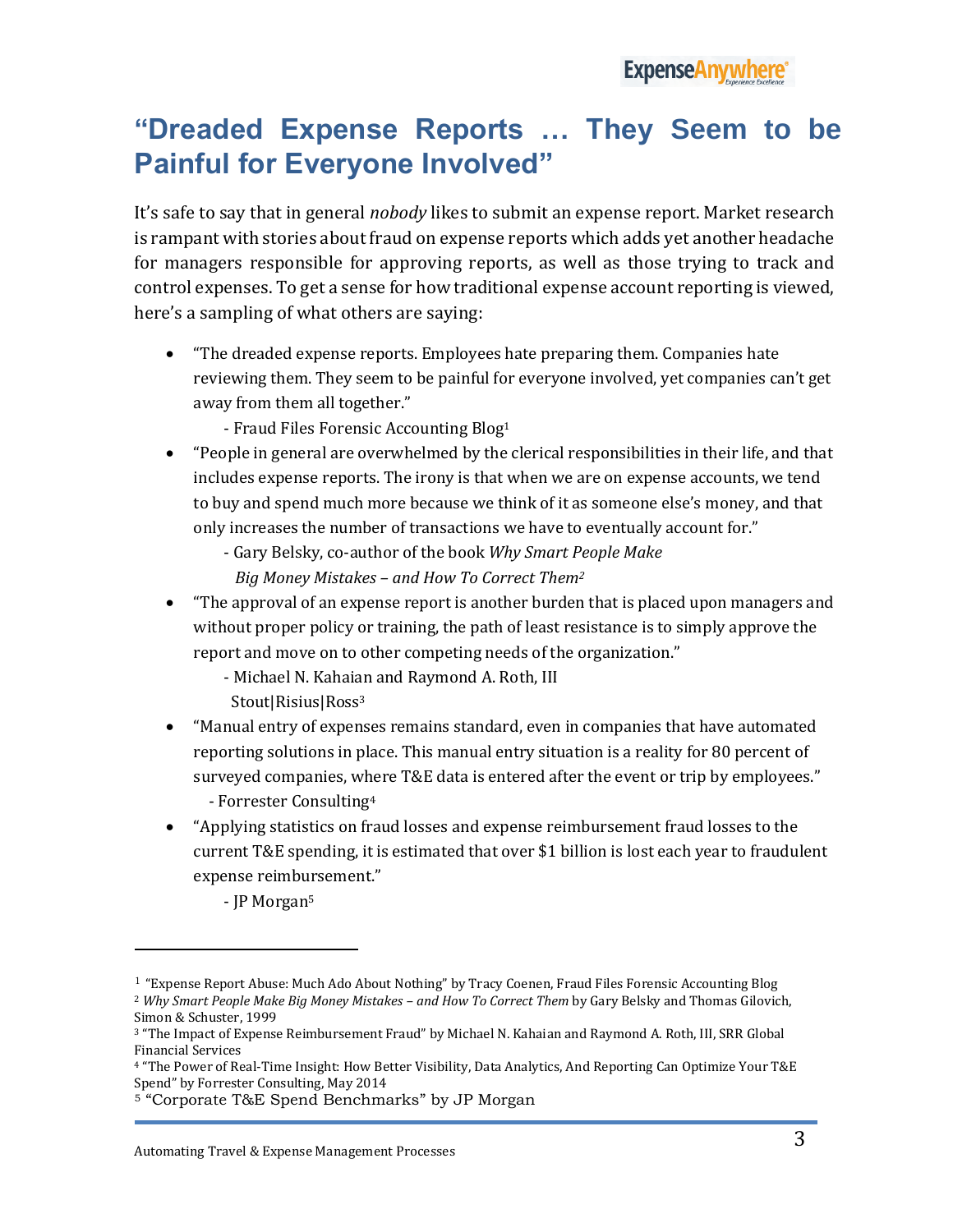Given all of the above, it isn't surprising that the Forrester study found managers ranking T&E as the second most difficult operating expense to control—just a single percentage point behind the category of maintenance and repairs. And as the JP Morgan study verified, T&E fraud adds up in a big way.

# <span id="page-3-0"></span>**A Longtime Challenge: Controlling T&E Expense**

Employee spending on business travel and related costs constitutes a significant portion of a company's operating expenses. However, for most companies, the expense management process still involves manual, paper-based processes that are time consuming, inefficient, costly, and error prone.

While automated expense management solutions provide customers with the ability to reduce significantly their operational costs, streamline business processes and improve internal controls, the solution must be comprehensive, well integrated, and easy to use.

#### <span id="page-3-1"></span>**Overcoming Tradition**

Tradition and habit represent one challenge to overcome. T&E expense reporting has been paperbased for *centuries*. While historians are yet to track down the very first T&E submission, the terms *debits* and *credits* can be traced back to the time of

*"It is estimated that over \$1 billion is lost each year to fraudulent expense reimbursement."*

**- JP Morgan**

Columbus, when an accountant in Venice published a book $6$  in 1494 that among other things described the double-entry bookkeeping system in use during the Renaissance.

The paper-based expense account became engrained in business. It worked reasonably well, and in the era before computers, scanners, and smartphones, there wasn't an effective alternative. The system also worked well enough, although a penchant for padding expenses and outright fraud has been so widespread that it has entered the culture as something of a one-line joke, along the lines of: "I just put it on my expense account."

Unfortunately, many companies today haven't recognized the hidden costs fixed into the paper-based process. The challenges of this, really, are more social and cultural than economic.

 $\overline{a}$ 

<sup>6</sup> *Summa de Arithmetica, Geometria, Proportioni et Proportionalita* by Luca Pacioli, 1494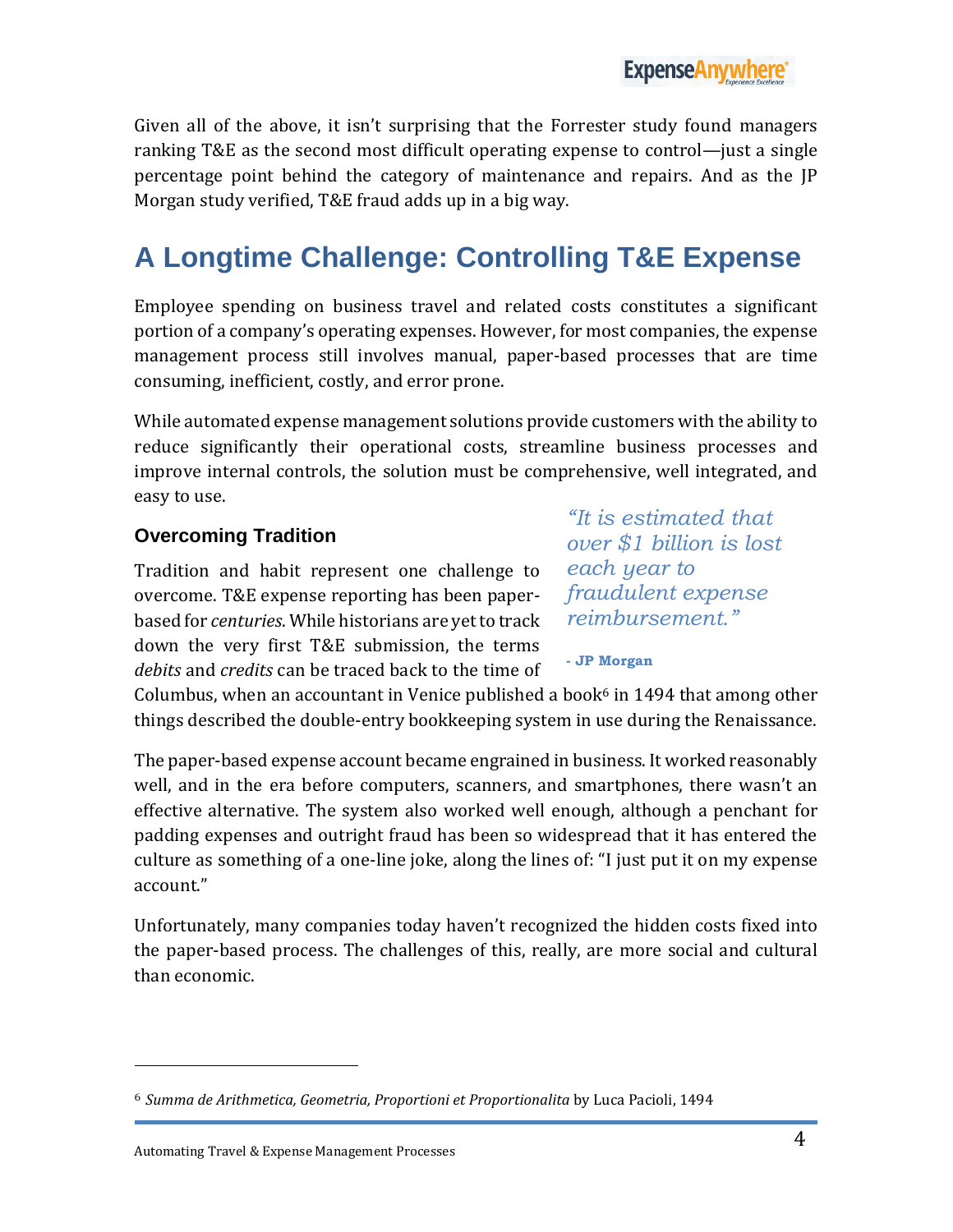#### <span id="page-4-0"></span>**Bringing Order to the Second Largest Controllable Cost**

Even at the CFO level, managers have generally been slow to recognize the enormous benefits and savings to be gained by moving to an efficient automated system. Perhaps the greatest motivator for change comes when the economy tightens and the CFO and other C-level executives look for ways to reduce costs. Cutting payroll is usually the first step, but it generally doesn't take long to discover the huge need for automating the process of T&E accounting. This is because travel is the second largest controllable cost of most companies, yet they do not have a handle on how to efficiently control it.

Traditional T&E costs are high for a number of reasons, including:

- Travel demands are dynamic, and costs seem to only go up
- Paper-based systems defy uniform administration of policy, as when policies are administered manually, they become discretionary
- Paper-based systems provide poor visibility into how money is spent
- Paper-based systems are difficult to monitor for mistakes and fraud
- Paper-based systems don't support robust reporting or analytics
- Paper-based systems are labor-intensive, making them expensive to manage

Much of the above could also be applied to poorly designed or Excel-based systems that lack back-end integration, analytics, and a user-friendly frontend to encourage adoption by users, and control by managers.

*Even senior management at many corporations have generally been slow to recognize the enormous benefits and savings to be gained by moving to an efficient automated system.*

Bringing order to T&E accounting should begin with selection and deployment of a well-crafted, thoroughly integrated, and easy to use automated system that can improve organizational visibility into T&E expenses and incorporate uniform policy administration to help ensure compliance.

Ease of use is critically important so users *want* to use the system because it removes the pain and time drain associated with the much detested task of assembling expense reports. An automated system that provides real-time visibility into T&E expenses, enables policy enforcement across operations, and is embraced because of ease of use, can help organizations gain control of T&E spending—including reduction in losses from carelessness and fraud.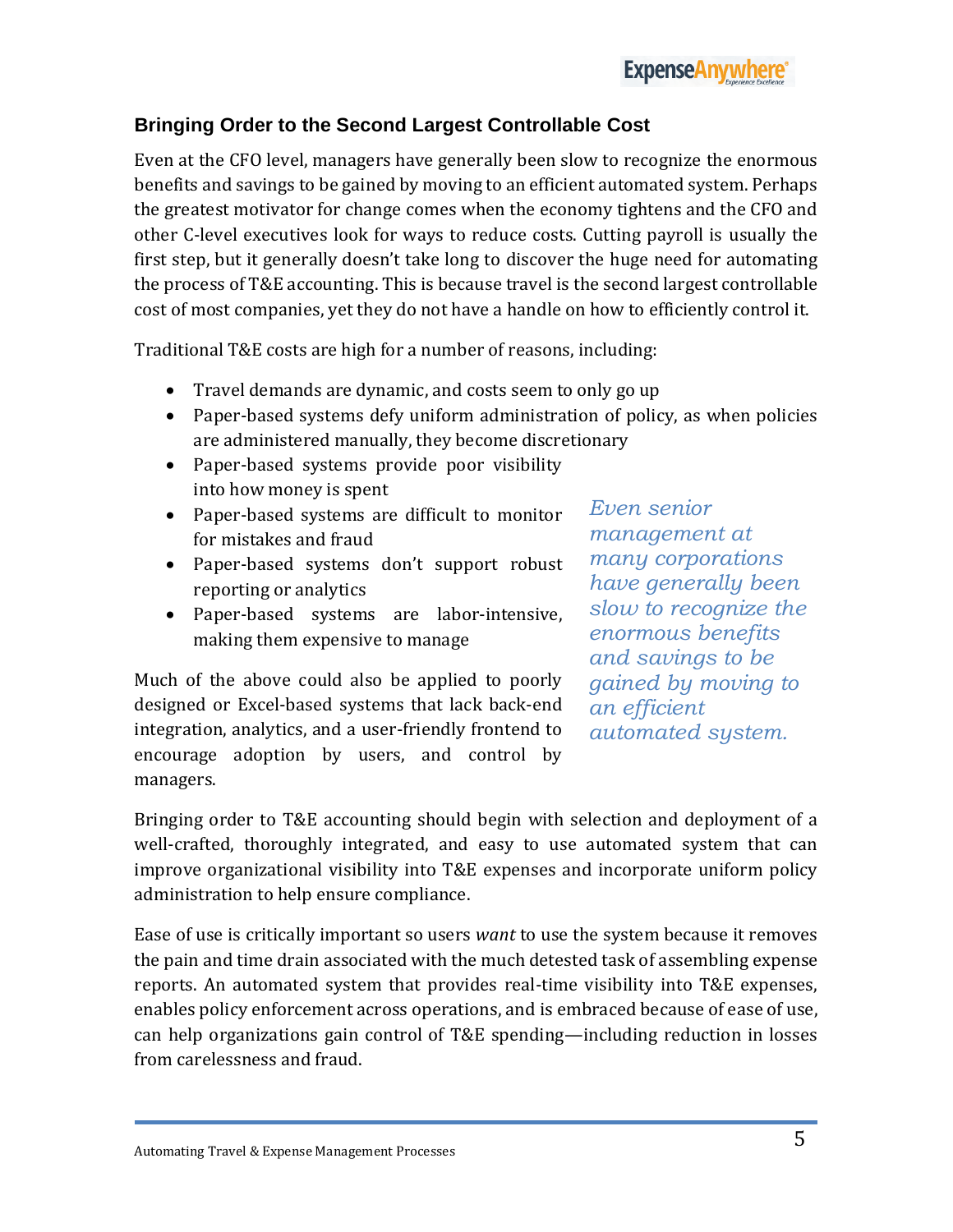#### <span id="page-5-0"></span>**The Cost of Doing Nothing**

Sticking with the old ways is a false economy. The money saved in not investing in an automated system is swiftly dissipated through the losses typical of paper-based systems. This is especially true when considering solutions that are offer software as a service (SaaS) deployment, which means none of the capital expenditures and time delays associated with actually purchasing hardware and software and managing it internally.

Business expenses are the second-largest controllable expenses for any organization. In most organizations, T& E expenses are one of the important and crucial component of business cost and can account for 20 cents of every operational dollar spent. Market research has shown that typically, a paper-based expense report costs an organization about \$25 per submission to handle. The per-report handling costs go up sharply when dealing with complex policy enforcement, such as disallowing deductions for alcohol,

or stipulating hotel room costs on a per city basis, or enforcing rules for when non-coach airline travel is allowed. Further monitoring effort is required when, for example, within the university environment costs need to be allocated across multiple grants; or, within the private sector when expenses are allocated across offices on a per square-foot basis. As complications go up, so does the cost of administration and oversight, and so does the risk of misappropriation of funds through error or outright fraud.

*Sticking with the old ways is a false economy. The money saved in not investing in an automated system is swiftly dissipated through the losses typical of paperbased systems.*

The studies also pointed out that by Expense Management Automation

- The average cost to process an expense report could drop by 80%.
- The average time to enter an expense report shrinks more than 60%.
- The average time to settle an expense claim drops more than 90%.
- The companies can expect to pay 10% less for goods and services through increased contract compliance.

For most organizations, even a preliminary cost-benefit analysis shows that the opportunities for savings and efficiency gains by automation are substantial - often dramatic!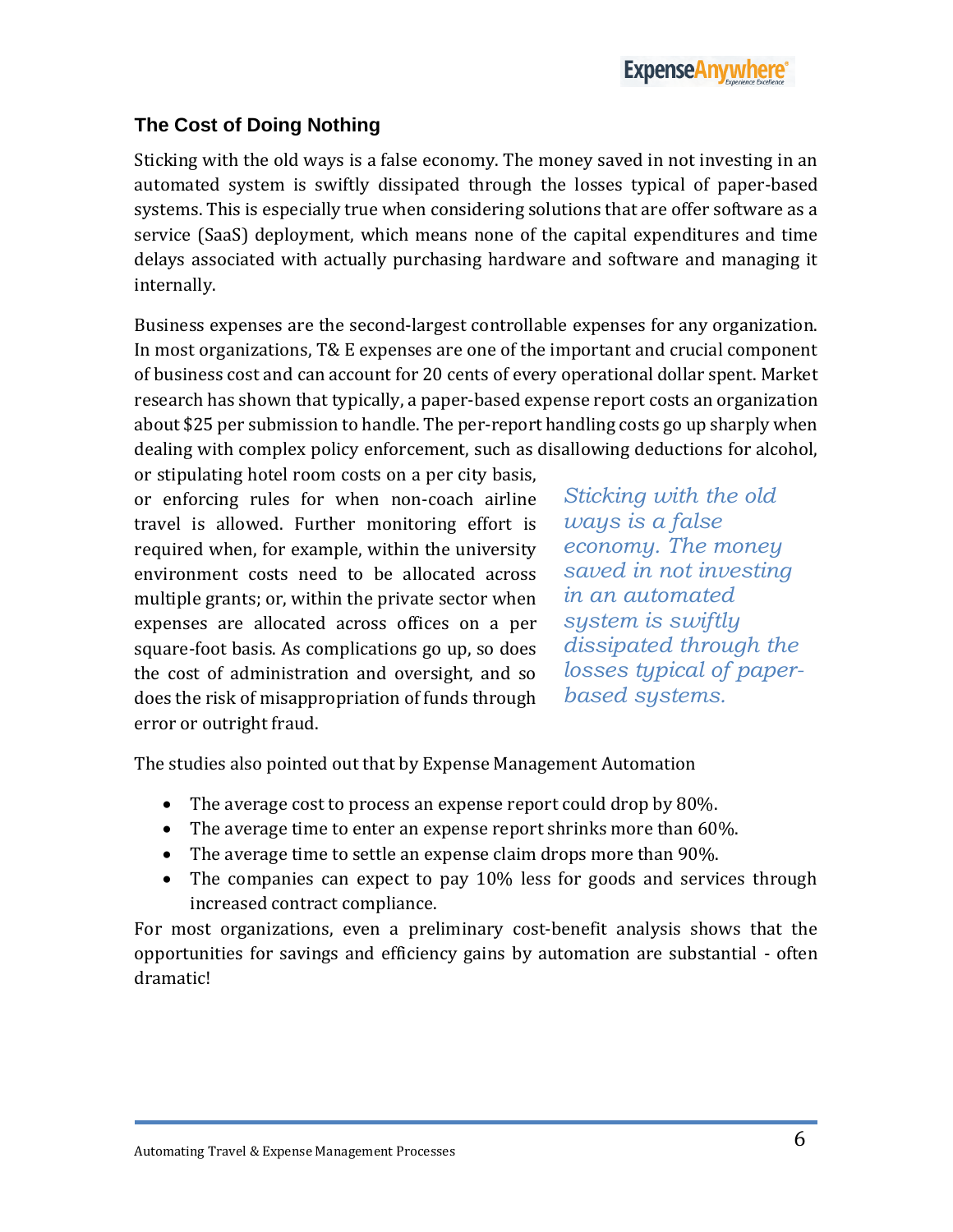# <span id="page-6-0"></span>**Fulfilling the Needs of Global Enterprise with ExpenseAnywhere®**

ExpenseAnywhere® is synonymous with technological innovation. Its innovative end– to–end automated solutions transform the way companies manage their second largest controllable costs of travel and expense, supplier invoices, and purchase card transactions.

ExpenseAnywhere® is a world-class cloud-based solution that provides a comprehensive end-to-end automation of the entire Travel & Expense management process for the global enterprise. ExpenseAnywhere® is an easy-to-use comprehensive travel and expense management solution that addresses the complete life cycle of travel and expense management process. The system is "roles-based" and provides powerful and flexible business-definable workflow capabilities to implement best practices utilizing existing corporate approval and management hierarchy. The expense reports flow through the organization from employee to manager and then to accounting for approval, payment, and general ledger posting. The entire process is

implemented to conform to the organization's business practices including multiple approval levels, auditing, and receipt validation.

#### <span id="page-6-1"></span>**Robust Feature Set**

A sampling of its robust feature set includes:

 **End-To-End Travel & Expense Report Automation**.

ExpenseAnywhere is an easy to use solution that gives business travelers the ability to book



travel, create pre-travel authorization requests, and enter and submit expense reports for approval and payment processing.

#### **Online Expense Entry and Reporting**

ExpenseAnywhere provides an easy-to use expense report creation and submission. In most cases corporate card data and receipts are automatically matched and entered to the expense report. The system allows entry of additional specific supporting details, cost-code allocation. Integrated with MapQuest, mileage reimbursement is automatically computed. Systems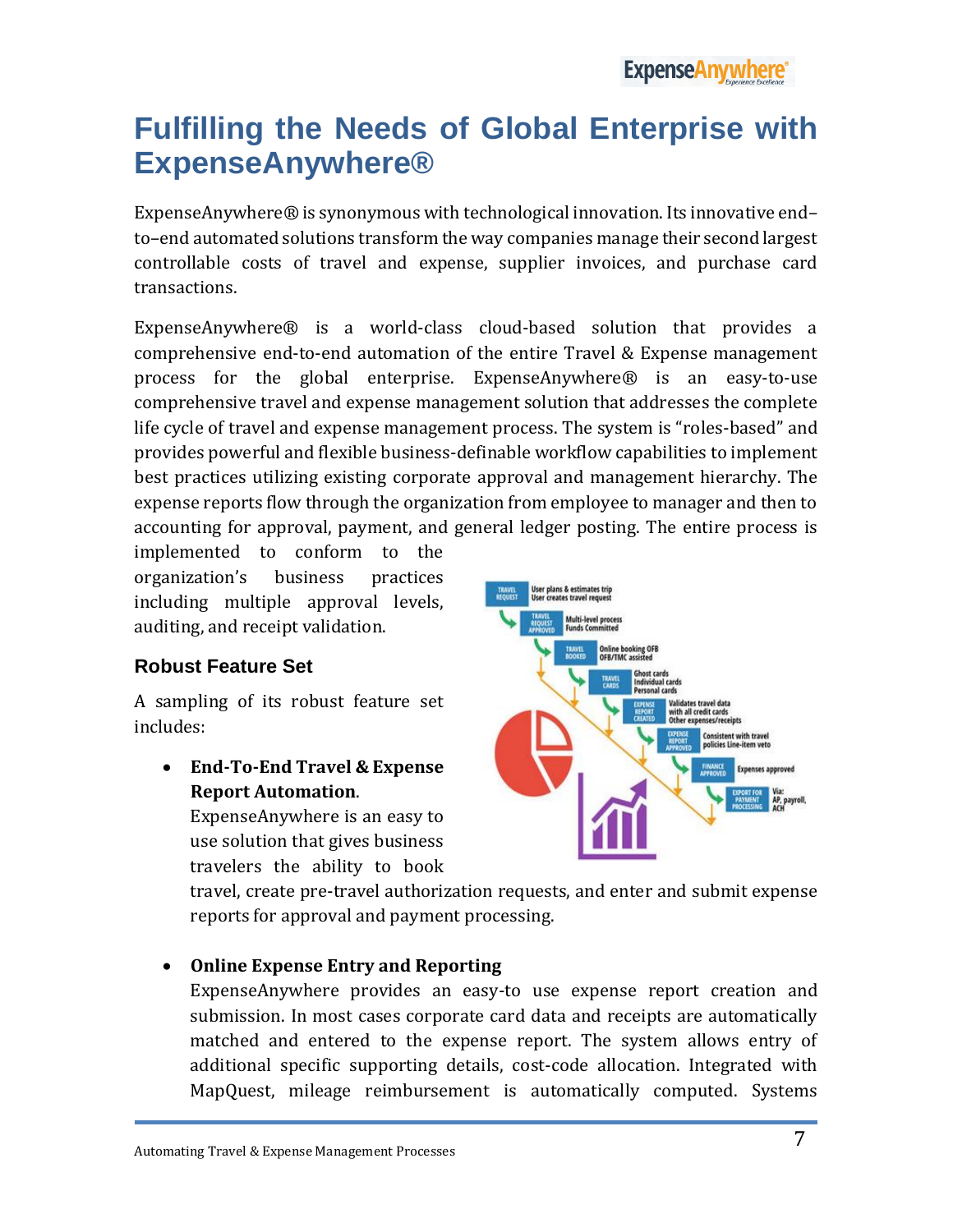requires users to enter attendees for business entertainment. Each and every expense is automatically validated against company specific policies. Exceptions require user comments. The solutions has extensive audit rules built-in to minimize risk and fraud and prevent duplicate entry of expenses. The solution supports proxies to enter expenses on-behalf of their delegates, as well as setting of alternate approvers. With the dynamic workflow engine built-in to the application, the submitted reports are automatically directed through the approval process or escalated based on corporate approval process.

#### **Integrated Travel Booking.**

ExpenseAnywhere solution provides powerful integration with various travel booking tools to provide a complete set of functionality for booking travel and managing expenses. The solution is integrated with GetThere (Sabre Systems), Orbitz-For-Business, Expedia, Concur Travel, and Thomas Cook Click2Book travel booking system for India, to provide clients a choice of global travel booking solutions to utilize in conjunction with the expense management solution. Having said that, the system can just as easily integrate with any thirdparty booking tool of customer's choice.

#### **Pre-Travel Approval.**

The ExpenseAnywhere travel authorization module totally automates the management and approval for cost of travel, to help you control spend before it occurs. Integrated with the online travel booking system, the travel authorization module automatically captures the travel booking data on flight, hotel, car, rail etc., from the integrated online booking system to populate the travel authorization request; empowers the user to add other related expenses, to capture total trip cost. Being an industry leader we take a great pride in delivering the solutions that help you manage and gain complete visibility on your spend.

#### **Smart Reporting- One Click Reporting**

ExpenseAnywhere integrated with the travel booking tool automatically performs three-way matching that validates the travel booking data with the billed data (corporate card, ghost card, personal card etc.) and the expense receipts, to automatically create an expense report ready for submission. Making it not only inherently easy and fast for the traveler to create and submit reports, but also tracks book-versus-bill variances, if any.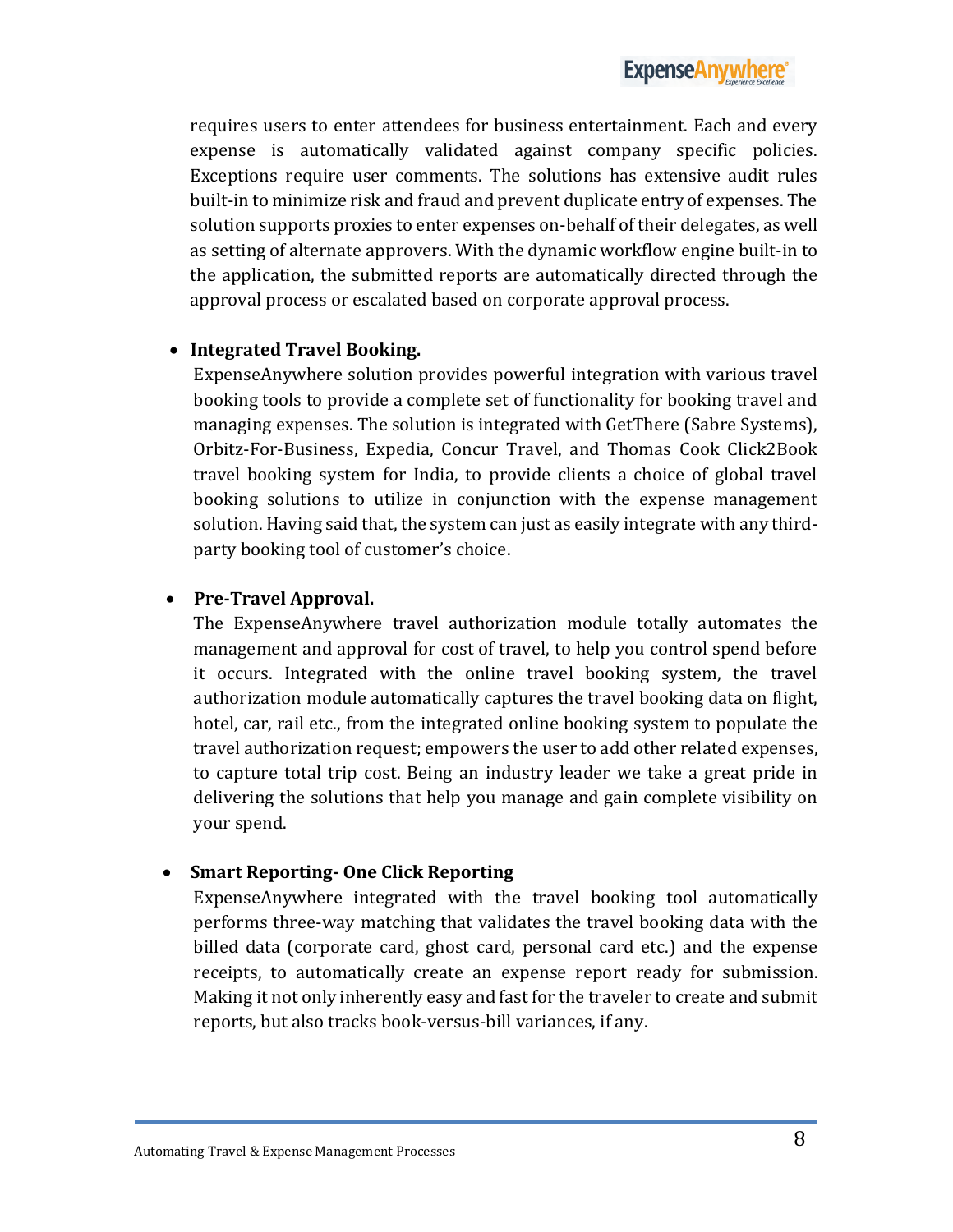#### **Smart Receipt Imaging**.

ExpenseAnywhere users can scan, e-mail, fax or capture images of expense receipts using mobile devices and transmit them to their Receipt Store for automatic validation and linking to their expenses.

#### **The OCR-based Advanced Receipt Matching and Audit Technology**

Built into ExpenseAnywhere, this proprietary technology automatically validates each and every submitted receipt against company policies and flags any policy or non-reimbursable expenses. This technology also automatically validates the receipts against the expenses making it easier to review the receipt with the expenses. This feature alone provides enormous savings and phenomenal ROI for reviewers in reviewing expenses and the receipts.

• **Mobile Apps.** The ExpenseAnywhere Mobile App frees up users from having to connect to their desktops/ laptops.

ExpenseAnywhere Mobile App empowers users to completely enter and submit their expense reports from their mobile devices, including the ability to capture receipt images from anywhere at any time. With the ExpenseAnywhere App available for

iPhone, Android, users will never miss submitting another expense or receipt. Now they can capture it, track it, and submit it, all from the convenience of their smart phone or tablets.

#### **Corporate Card Integration and reconciliation**

ExpenseAnywhere automatically receives the daily transactions data files from Corporate Card Providers (VISA, MasterCard, AMEX, etc.). Irrespective of whether the cards are Company paid (Direct bill) or employee paid, or One-card, ExpenseAnywhere supports them all. The card charges file is automatically processed within the

system and appropriate charges are forwarded to the cardholders for an easy drag and drop allocation to an expense report. The System provides complete





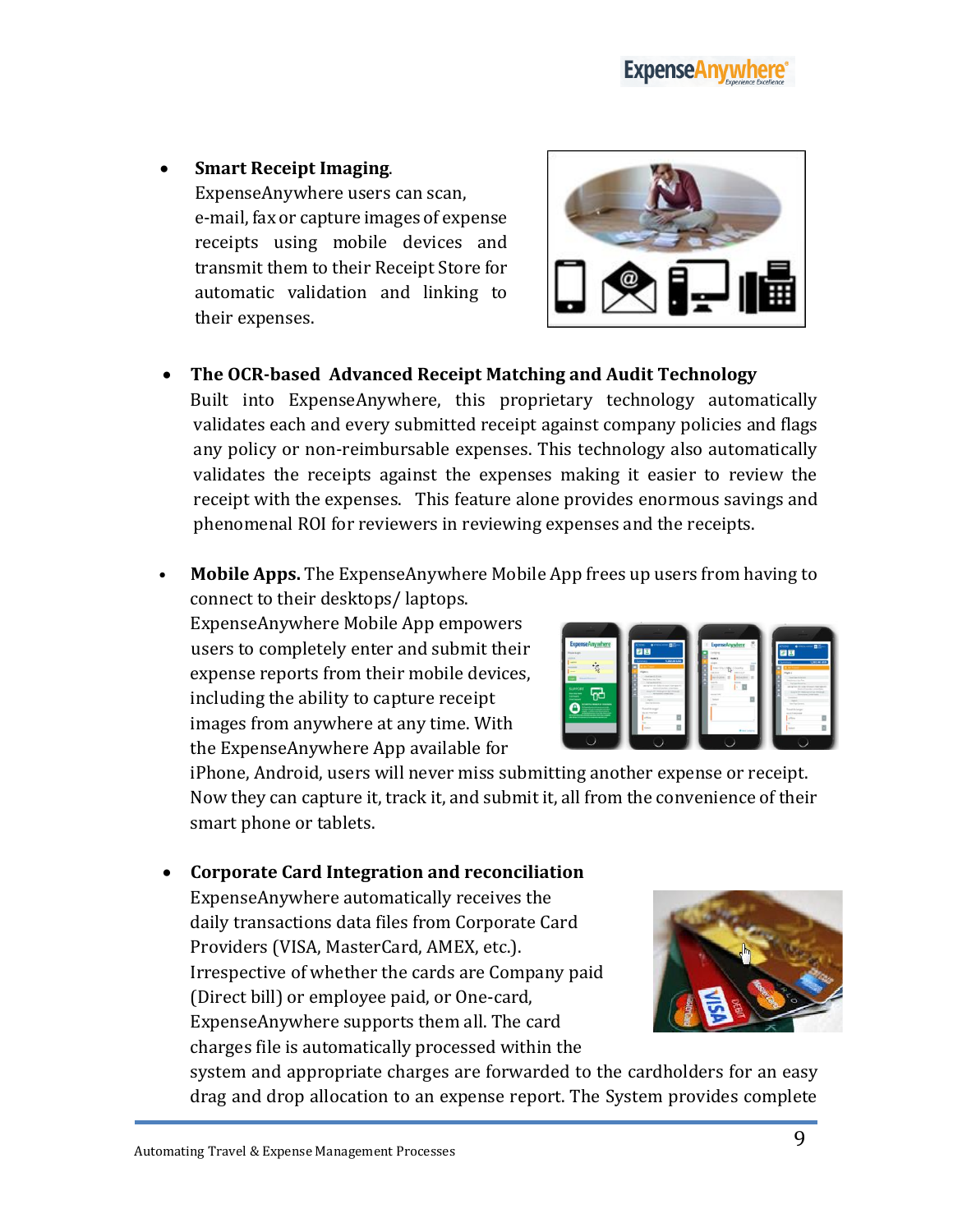allocation and reconciliation of all card charges with enhanced visibility and control. The solution supports appropriate allocation and reconciliation of ATM cash withdrawals on corporate cards. ExpenseAnywhere fully complies with PCI DSS for secure management of the card data and other PII data.

#### **Foreign Currency Transactions**

ExpenseAnywhere solution is designed to track three different currencies, the foreign currency spend, traveler reimbursement currency and the system base currency. The system automatically converts foreign currency spend into base system currency of the client and the reimbursement currency of the submitter. This feature allows reimbursement to travelers in their currency without having to convert and re-convert the amounts in to different currencies.

#### **ExpenseAnywhere Pay Service**

With ExpenseAnywhere solution cardholders can separate business charges from personal charges. The System can be configured to make direct payments to employee's cards, as well as directly reimburse employees bank accounts for their business reimbursable expenses. Thereby, managing payments from within the application.

#### **Open Skies Booking**.

At ExpenseAnywhere, we take your travel seriously. With un-mandated travel on the rise, corporate Travel Managers are concerned not only about noncompliance, but also about duty of care issues. At ExpenseAnywhere we are ready to help manage, validate, and reconcile such maverick spend and provide relevant information to travel managers to assist their duty of care obligations. Travelers simply need to send e-mail to ExpenseAnywhere with their travel itinerary confirmation from the vendor of their choice. Once received, we will automatically obtain and capture the corresponding booking data; validate it against your company's travel policies; and inform the travelers and their approvers of any policy exceptions.

Our solution automatically tracks from the managed & unmanaged booking data the user travel destinations and travel dates to instantly empower travel managers with the accurate data on their employee's locations, if necessary.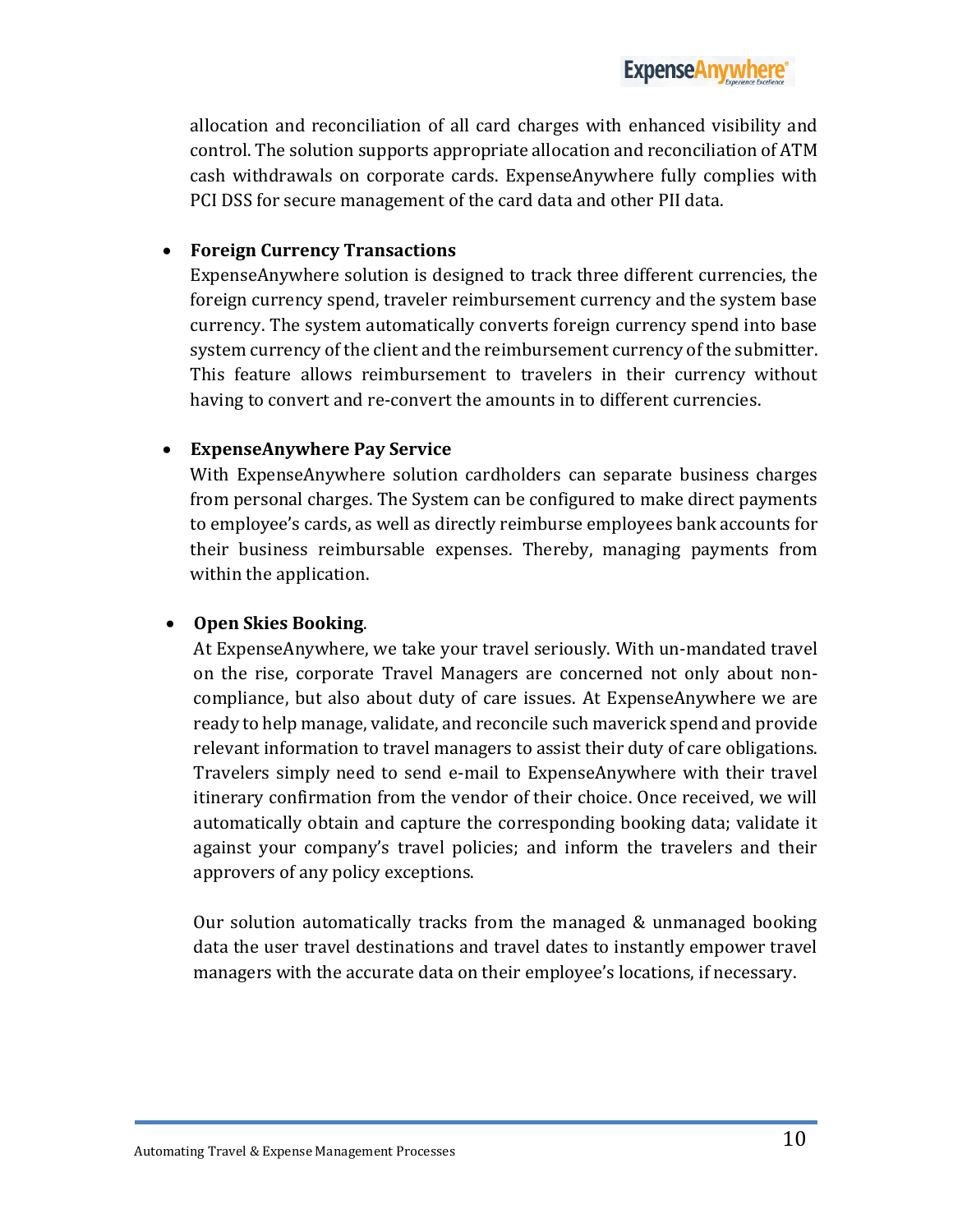

**Duty of Care**.

Duty of Care is a top priority at ExpenseAnywhere. Whether your company

utilizes managed travel or un-managed travel, ExpenseAnywhere can capture your traveler's travel destinations and assist you in ensuring your travelers' safety, no matter where they are around the globe. Our solutions can instantly assist you in finding where your traveling employees are staying and where they are traveling to, thereby providing a huge services that Company's need in today's culture and environment.



#### <span id="page-10-0"></span>**Meeting Needs Across the Spectrum of Business**

The company provides solutions customized to meet the needs of key markets, with products including:

- **ExpenseAnywhere-Express**. ExpenseAnywhere-Express is our SME product designed for self-setup by the clients. A step-by-step procedure provided with the solution helps you configure the system easily and go-live in a matter of hours. The system is attractively priced based on use, with zero set-up fees, so small and medium size businesses can reduce their operational costs and instantly begin to recognize benefits by automating their expense management process.
- **ExpenseAnywhere-Enterprise**. ExpenseAnywhere-Enterprise is our large global business product that provides integrated online travel and expense management solution with support for business rules and policies, multi-level approval process flow from pre-travel approval, to travel booking, to reimbursement for expenses and complete integration with back-end ERP systems and corporate cards of all flavors and receipt management. The system supports multi-currency transactions and payments; VAT tracking and reclamation, as well as mobile interface as well as support for languages and time zones.
- **ExpenseAnywhere-Gov**. ExpenseAnywhere-Gov is a bolt-on to our Enterprise version that supports functionality specific to federal and state agencies. The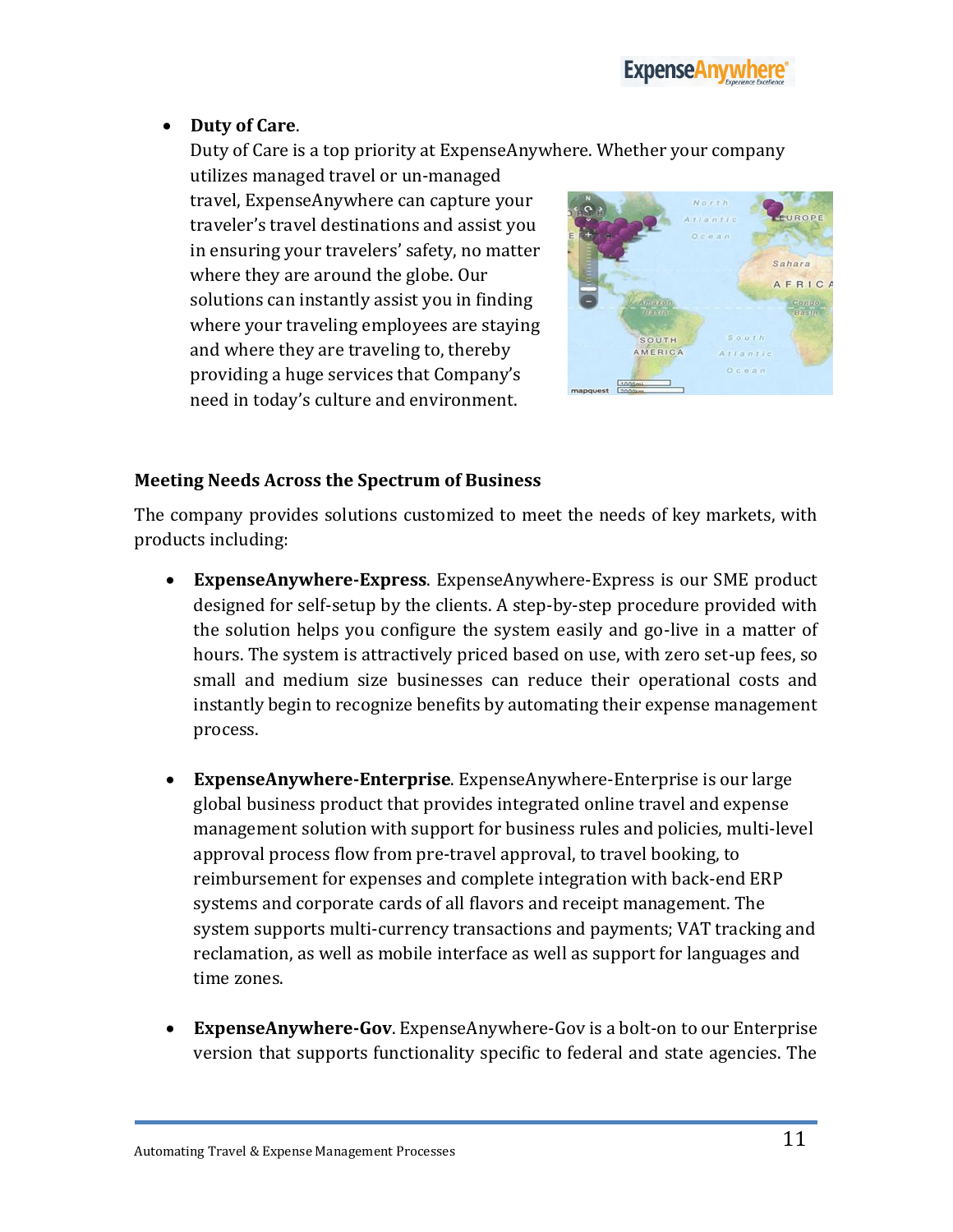functionality includes support for FTR, Per Diems – CONUS/ OCONUS, extended travel, travel within travel, long-term travel, Conference travel etc.

- **ExpenseAnywhere-Edu**. ExpenseAnywhere-Edu provides a complete solution for controlling and automating the complex T&E management, generally prevailing at institutes of higher education. The complex work flow, grant management, reconciliation and allocation of charges, other expenses associated with sports teams, as well as group travel for conferences and travel for visiting faculty are a few of the complex processes that universities need to manage. ExpenseAnywhere-Edu automates all of that and a lot more as a bolton to the ExpenseAnywhere-enterprise.
- **ExpenseAnywhere-India**. The India specific version of ExpenseAnywhere is designed to provide a complete platform for travel and expense management for corporate India. The platform is designed to integrate diverse travel services into a single T&E eco-system to provide an ultimate user experience that integrates self-booking, or travel arranger assisted booking with Multi-TMC interactions, including multilevel pre-travel approvals, vendor invoice management and expense reimbursement. ExpenseAnywhere India provides a unique platform for corporate India to manage their global travel and expense management through a single application.

## <span id="page-11-0"></span>**Value of a Comprehensive, Well-Designed and Tightly Integrated Solution**

Global Organizations can derive extensive value from ExpenseAnywhere because it is such a well-designed and robust solution. Looking at just some of the ways ExpenseAnywhere can help across a range of sizes, we find it helps organizations achieve:

- Tighter Policy Control
- Greater Visibility
- Reduced Fraud
- Enhanced Operations
- Reduced Costs
- Ease of Use
- Robust Reporting and Analytics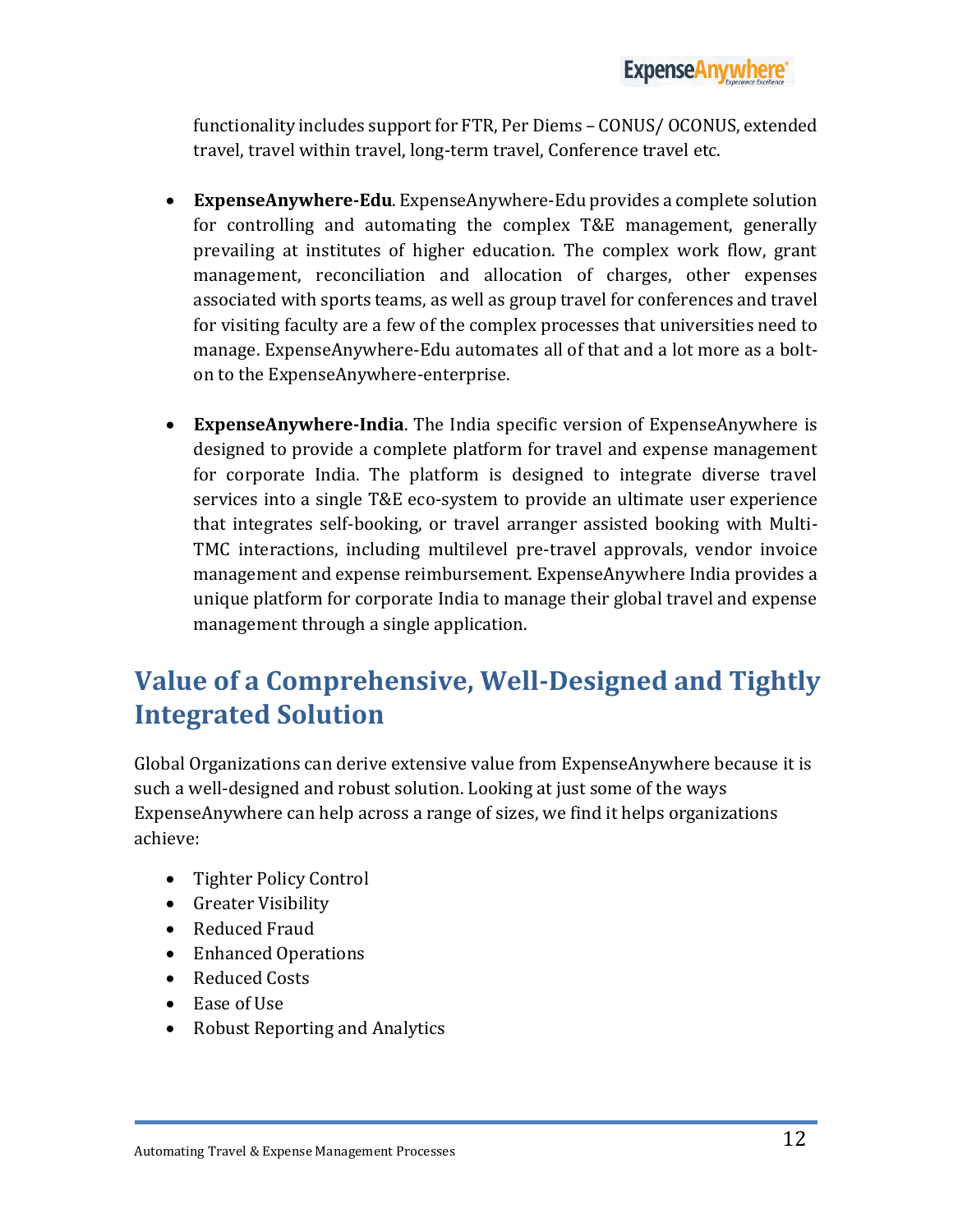#### <span id="page-12-0"></span>**Tighter Policy Control**

ExpenseAnywhere makes it easy to integrate your own custom policies directly into the system, which helps organizations consistently control spending up front, even before a trip begins. Integrating policy into the application provides an extra layer of protection—early in the process, which is exactly where it is needed.

Tighter policy control also makes for a more efficient T&E system for all parties. It takes the pain out of pre-travel authorizations and cost approvals. Policy integration is especially helpful with organizations dealing with complex travel and expense regulations, which can be found in the public as well as the private sector.

Along the way, the organization has complete control over which policies are locked down as *hard* policies, and under what circumstances and with what level of approval *soft* policies can be exceeded.

#### <span id="page-12-1"></span>**Public Sector Policy Control**

ExpenseAnywhere has proven itself as it provides solutions for government organizations ranging from state to federal agencies, DOD/ DOE Contractors as well as to government entities internationally. The rules and regulations for T&E can be staggering to track and administer with paper-based systems, but can be efficiently integrated into ExpenseAnywhere deployments. For example, one state in the U.S. using our solution requires 16 layers of approval for specified travel items.

Other public sector entities (as do many private sector organizations) vary expense allowances according to length of trip and the city being visited. Some expenses are provided on a pre-travel basis, others are reimbursed. Some are handled on a per diem basis, others need to be separately tracked. A person on a long-term travel can change travel status from a policy standpoint if a short trip within the longer stay is required. FOR DOD/ DOE contractors, taxation requirements can be complex, especially when organizations are not entitled to reclaim the taxes. Amidst all of these complexities, organizations need travel expense reconciliations to match to the penny and make it easy for the traveling populace.

#### <span id="page-12-2"></span>**Private Sector Policy Control**

Within the private sector, some organizations have T&E policies that match the public sector for complexity. For example, many companies within the real estate management sector have turned to ExpenseAnywhere because it can seamlessly deal with complex policies such as allocating the cost of an airplane ticket according to the square footage of a building under their management.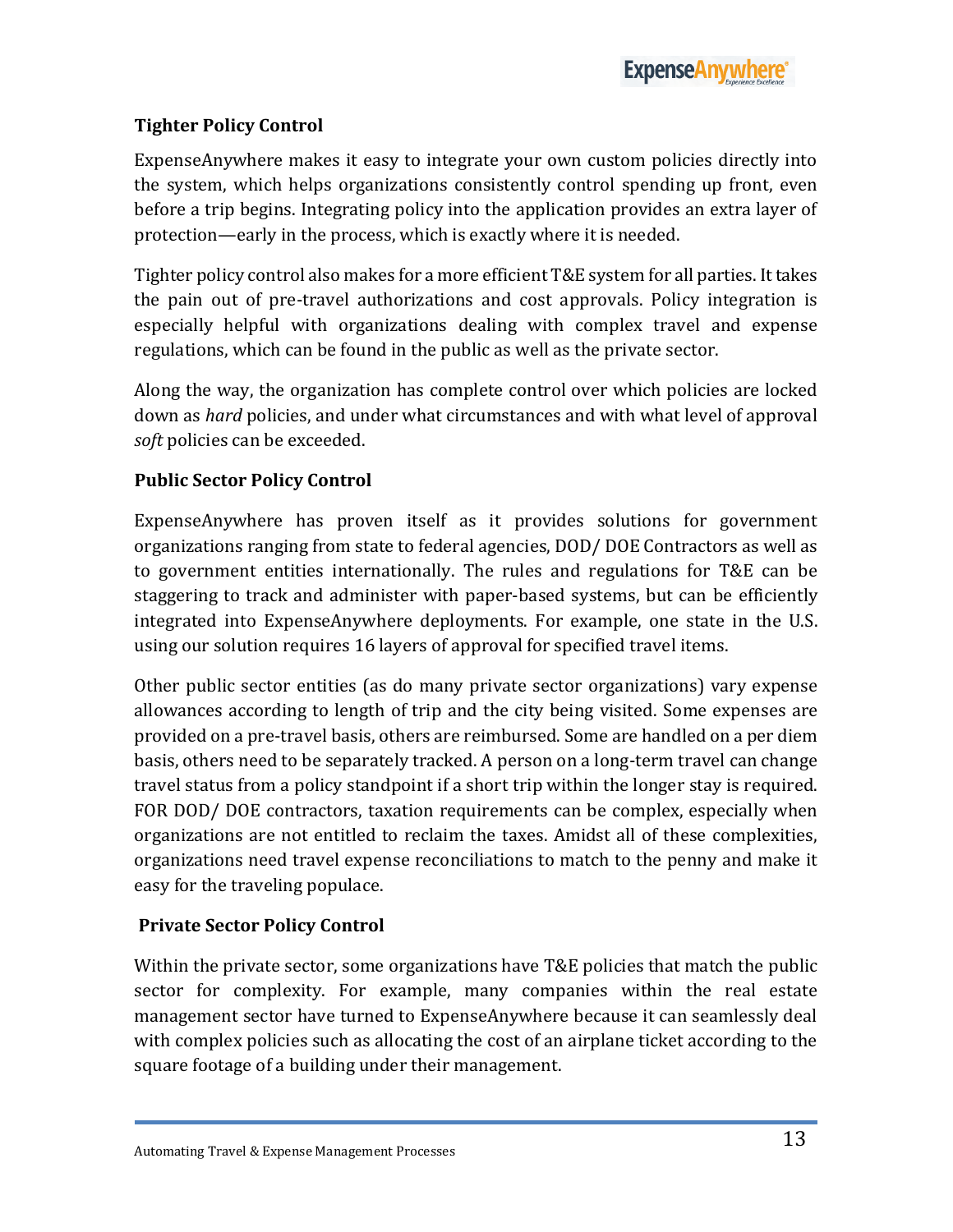The good news is that regardless of how complex or layered your policies and regulations might be, ExpenseAnywhere was designed to accommodate them and apply them consistently across your operations.

For many organizations with global travelers tracking tax reclamation and other related elements is important, which otherwise tantamount to lost revenue.

#### <span id="page-13-0"></span>**Greater Visibility**

Greater visibility into T&E administration is another benefit our customers value. The ability to seamlessly and consistently apply the most complex of policy sets, plus the rich reporting capabilities, gives managers the ability to see—in real time—what is happening in travel across their organization. The greater visibility also comes from how easily ExpenseAnywhere can be integrated with back-end and line of business applications such as PeopleSoft and SAP or other accounting/ ERP systems. ExpenseAnywhere has powerful analytic tools that enable managers to data mine their T&E records, giving them visibility into exactly how funds are being spent, and insight into how savings could be gained.

#### <span id="page-13-1"></span>**Reduced Fraud**

Unintentional mistakes, as well as fraud, are greatly reduced with ExpenseAnywhere for a number of reasons, including the fact that policy (hard and soft) is implemented uniformly across an organization, and the system automatically flags variances. Our Advanced Receipt Matching & Validation Technology automatically validates submitted receipts with the entered expenses as well as policies identifying nonreimbursable expenses and minimizing risk and fraud. This couples with the fact that paperwork is replaced by electronic records and back-end integration with current and historic credit card data, all helps greatly reduce opportunities for honest mistakes as well as fraud.

One of our customers, which had a number of field reps calling on retail stores, reduced its \$4 million in annual mileage reimbursement costs by 20% after taking advantage of ExpenseAnywhere integration with MapQuest. A whopping savings of about \$800,000 in the first year alone!!

#### <span id="page-13-2"></span>**Enhanced Operations**

ExpenseAnywhere streamlines the entire T&E management process quickly and easily, resulting in substantially improved operational efficiencies, increased compliance with corporate policies, and employee satisfaction. In addition to integrating with ERP and other backend resources, ExpenseAnywhere also integrates with GetThere, Orbitz, and other value-added applications to provide a seamless platform.